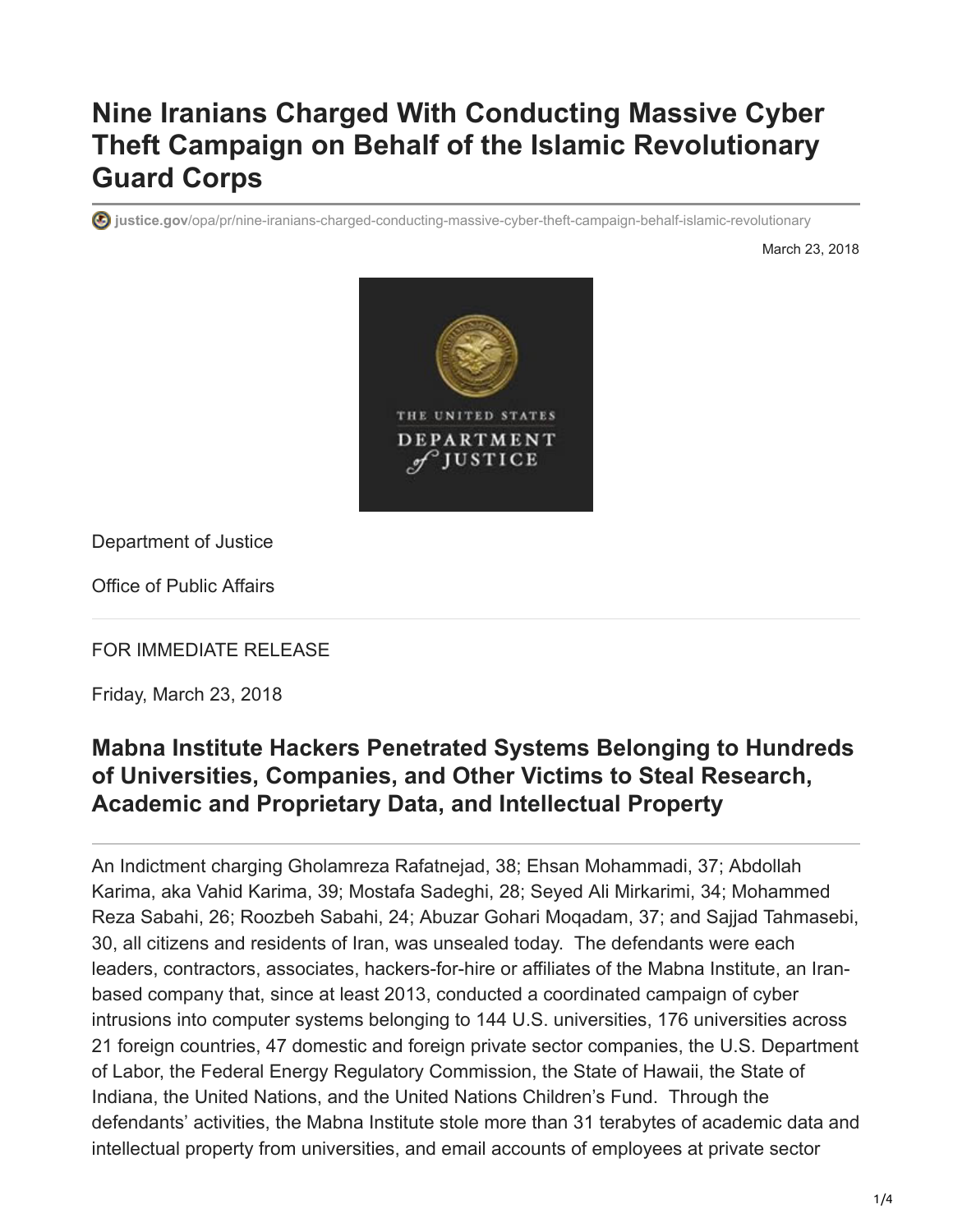companies, government agencies, and non-governmental organizations. The defendants conducted many of these intrusions on behalf of the Islamic Republic of Iran's (Iran) Islamic Revolutionary Guard Corps (IRGC), one of several entities within the government of Iran responsible for gathering intelligence, as well as other Iranian government and university clients. In addition to these criminal charges, today the Department of the Treasury's Office of Foreign Assets Control (OFAC) designated the Mabna Institute and the nine defendants for sanctions for the malicious cyber-enabled activity outlined in the Indictment.

The charges were announced by Deputy Attorney General Rod J. Rosenstein; Assistant Attorney General for National Security John C. Demers; U.S. Attorney Geoffrey S. Berman for the Southern District of New York; FBI Director Christopher A. Wray; Assistant Director in Charge William F. Sweeney Jr. of the FBI's New York Field Division; and Treasury Under Secretary for Terrorism and Financial Intelligence Sigal Mandelker.

"These nine Iranian nationals allegedly stole more than 31 terabytes of documents and data from more than 140 American universities, 30 American companies, five American government agencies, and also more than 176 universities in 21 foreign countries," said Deputy Attorney General Rosenstein. "For many of these intrusions, the defendants acted at the behest of the Iranian government and, specifically, the Iranian Revolutionary Guard Corps. The Department of Justice will aggressively investigate and prosecute hostile actors who attempt to profit from America's ideas by infiltrating our computer systems and stealing intellectual property. This case is important because it will disrupt the defendants' hacking operations and deter similar crimes."

"Today, in one of the largest state-sponsored hacking campaigns ever prosecuted by the Department of Justice, we have unmasked criminals who normally hide behind the ones and zeros of computer code," said U.S. Attorney Berman. "As alleged, this massive and brazen cyber-assault on the computer systems of hundreds of universities in 22 countries and dozens of private sector companies and governmental organizations was conducted on behalf of Iran's Islamic Revolutionary Guard. The hackers targeted innovations and intellectual property from our country's greatest minds. These defendants are now fugitives from American justice, no longer free to travel outside Iran without risk of arrest. The only way they will see the outside world is through their computer screens, but stripped of their greatest asset – anonymity."

"This investigation involved a complex threat in a dynamic landscape, but today's announcement highlights the commitment of the FBI and our partners to vigorously pursue those that threaten U.S. property and security," said Director Wray. "Today, not only are we publicly identifying the foreign hackers who committed these malicious cyber intrusions, but we are also sending a powerful message to their backers, the Government of the Islamic Republic of Iran: your acts do not go unnoticed. We will protect our innovation, ideas and information, and we will use every tool in our toolbox to expose those who commit these cyber crimes. Our memory is long; we will hold them accountable under the law, no matter where they attempt to hide."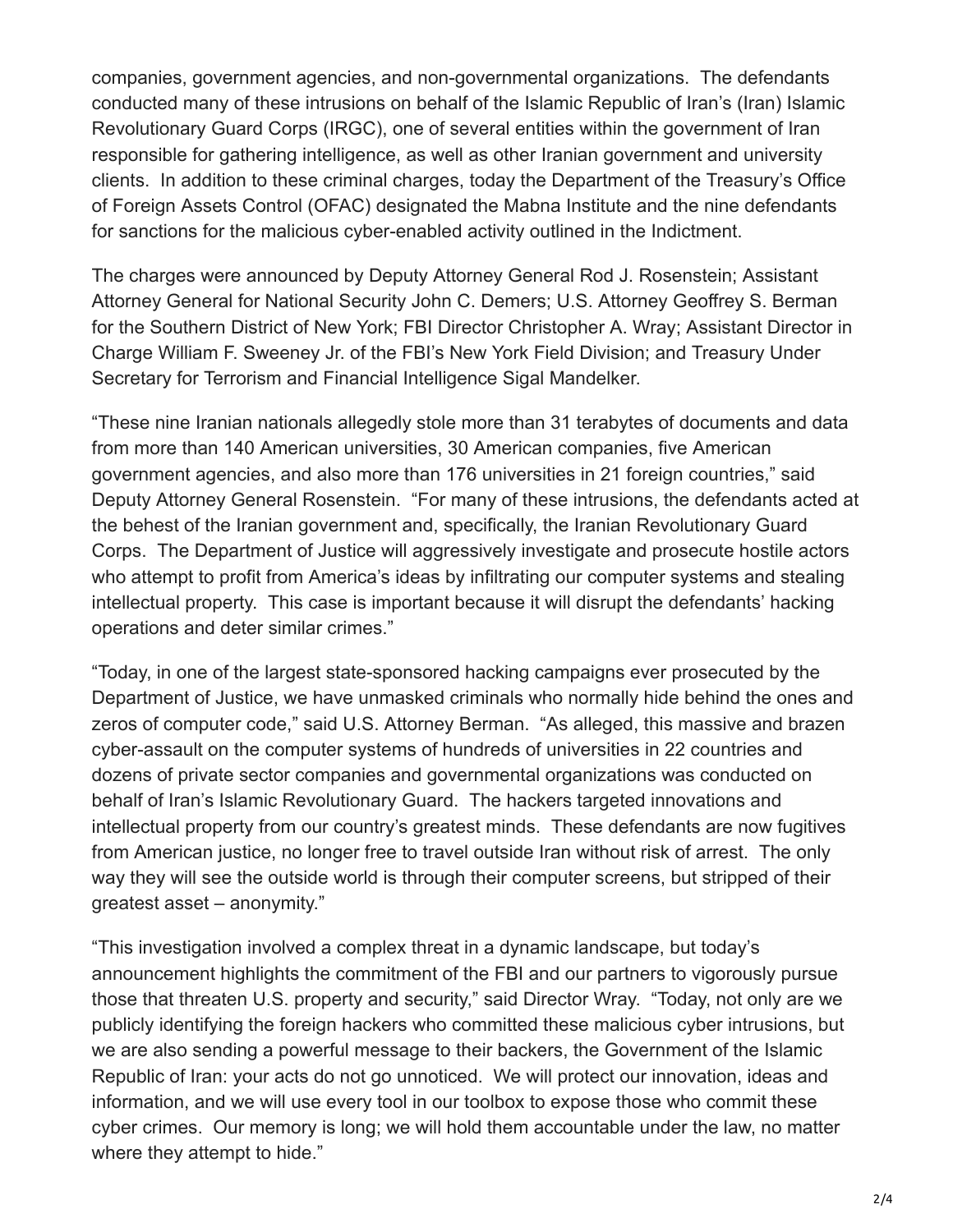According to the allegations contained in the Indictment unsealed today in Manhattan federal court:

### Background on the Mabna Institute

Gholamreza Rafatnejad and Ehsan Mohammadi, the defendants, founded the Mabna Institute in approximately 2013 to assist Iranian universities and scientific and research organizations in stealing access to non-Iranian scientific resources. In furtherance of its mission, the Mabna Institute employed, contracted, and affiliated itself with hackers-for-hire and other contract personnel to conduct cyber intrusions to steal academic data, intellectual property, email inboxes and other proprietary data, including Abdollah Karima, aka Vahid Karima, Mostafa Sadeghi, Seyed Ali Mirkarimi, Mohammed Reza Sabahi, Roozbeh Sabahi, Abuzar Gohari Moqadam, and Sajjad Tahmasebi. The Mabna Institute contracted with both Iranian governmental and private entities to conduct hacking activities on their behalf, and specifically conducted the university spearphishing campaign on behalf of the IRGC. The Mabna Institute is located at Tehran, Sheikh Bahaii Shomali, Koucheh Dawazdeh Metri Sevom, Plak 14, Vahed 2, Code Posti 1995873351.

### University Hacking Campaign

The Mabna Institute, through the activities of the defendants, targeted more than 100,000 accounts of professors around the world. They successfully compromised approximately 8,000 professor email accounts across 144 U.S.-based universities, and 176 universities located in foreign countries, including Australia, Canada, China, Denmark, Finland, Germany, Ireland, Israel, Italy, Japan, Malaysia, Netherlands, Norway, Poland, Singapore, South Korea, Spain, Sweden, Switzerland, Turkey and the United Kingdom. The campaign started in approximately 2013, continued through at least December 2017, and broadly targeted all types of academic data and intellectual property from the systems of compromised universities. Through the course of the conspiracy, U.S.-based universities spent more than approximately \$3.4 billion to procure and access such data and intellectual property.

The members of the conspiracy used stolen account credentials to obtain unauthorized access to victim professor accounts, which they used to steal research, and other academic data and documents, including, among other things, academic journals, theses, dissertations, and electronic books. The defendants targeted data across all fields of research and academic disciplines, including science and technology, engineering, social sciences, medical, and other professional fields. The defendants stole at least approximately 31.5 terabytes of academic data and intellectual property, which they exfiltrated to servers outside the United States that were under the control of members of the conspiracy.

In addition to stealing academic data and login credentials for the benefit of the Government of Iran, the defendants also sold the stolen data through two websites, Megapaper.ir (Megapaper) and Gigapaper.ir (Gigapaper). Megapaper was operated by Falinoos Company, a company controlled by Abdollah Karima, aka Vahid Karima, the defendant, and